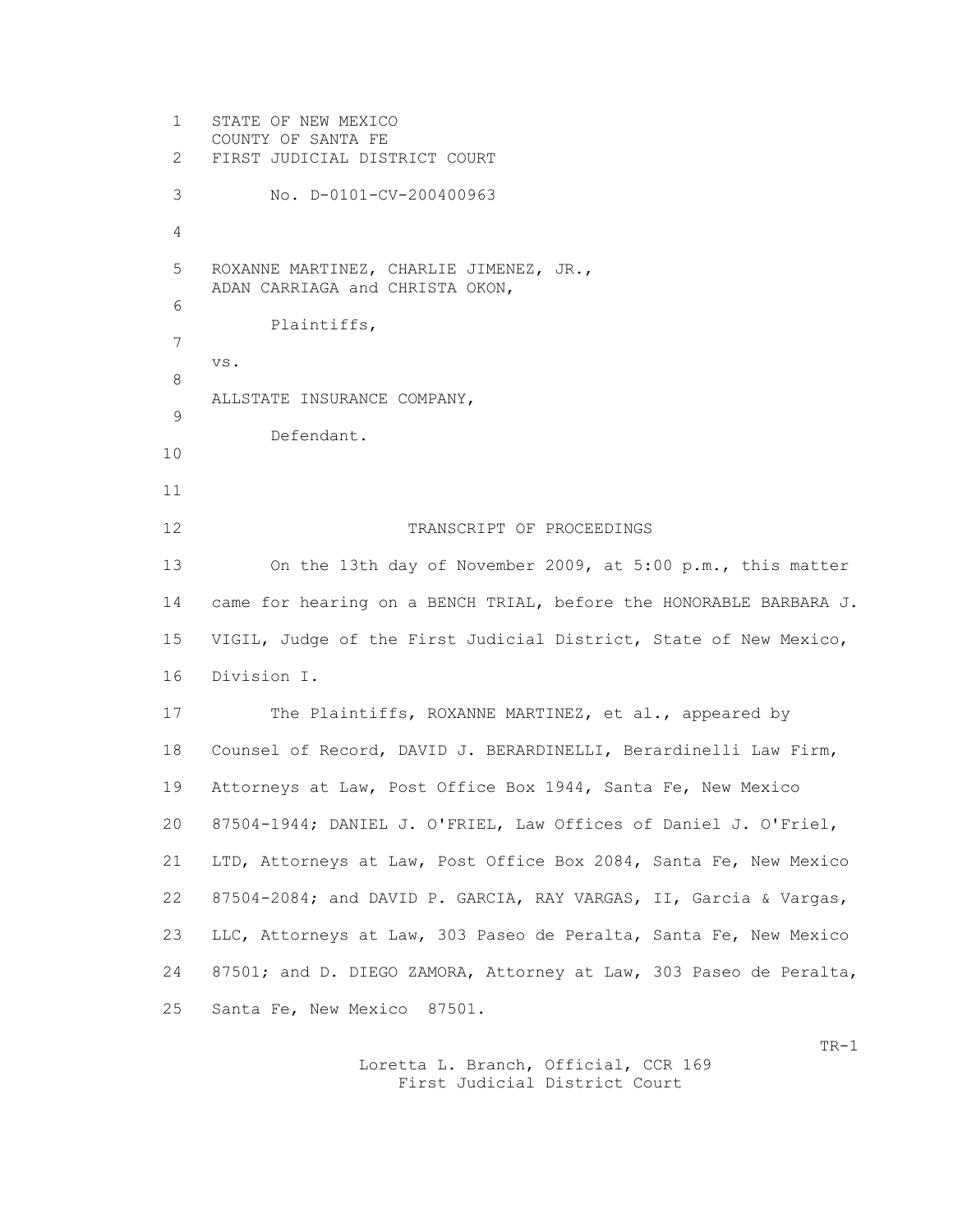| 1            | The Defendant, ALLSTATE INSURANCE COMPANY, appeared by            |
|--------------|-------------------------------------------------------------------|
| $\mathbf{2}$ | Counsel of Record, LISA MANN and JENNIFER A. NOYA, Modrall,       |
| 3            | Sperling, Roehl, Harris & Sisk, P.A., Attorneys at Law, Post      |
| 4            | Office Box 2168, Bank of America Centre, 500 Fourth Street, NW,   |
| 5            | Suite 1000, Albuquerque, New Mexico 87103-2168; and FLOYD         |
| 6            | BIENSTOCK, BRUCE CONVERSE, Steptoe & Johnson, LLP, Attorneys at   |
| 7            | Law, Collier Center, 201 East Washington, Suite 1600, Phoenix,    |
| 8            | Arizona 85004-2382; RICHARD FENTON, KEVIN P. KAMRACZEWSKI, TERRY  |
| 9            | GONSALVES, Sonnenschein, Nath & Rosenthal, LLP, Attorneys at Law, |
| 10           | 233 South Wacker Drive, Suite 7800, Chicago, Illinois 60606-6404. |
| 11           | At which time the following proceedings were had:                 |
| 12           | ****************                                                  |
| 13           |                                                                   |
| 14           |                                                                   |
| 15           |                                                                   |
| 16           |                                                                   |
| 17           |                                                                   |
| 18           |                                                                   |
| 19           |                                                                   |
| 20           |                                                                   |
| 21           |                                                                   |
| 22           |                                                                   |
| 23           |                                                                   |
| 24           |                                                                   |
| 25           |                                                                   |
|              | $TR-2$                                                            |

 Loretta L. Branch, Official, CCR 169 First Judicial District Court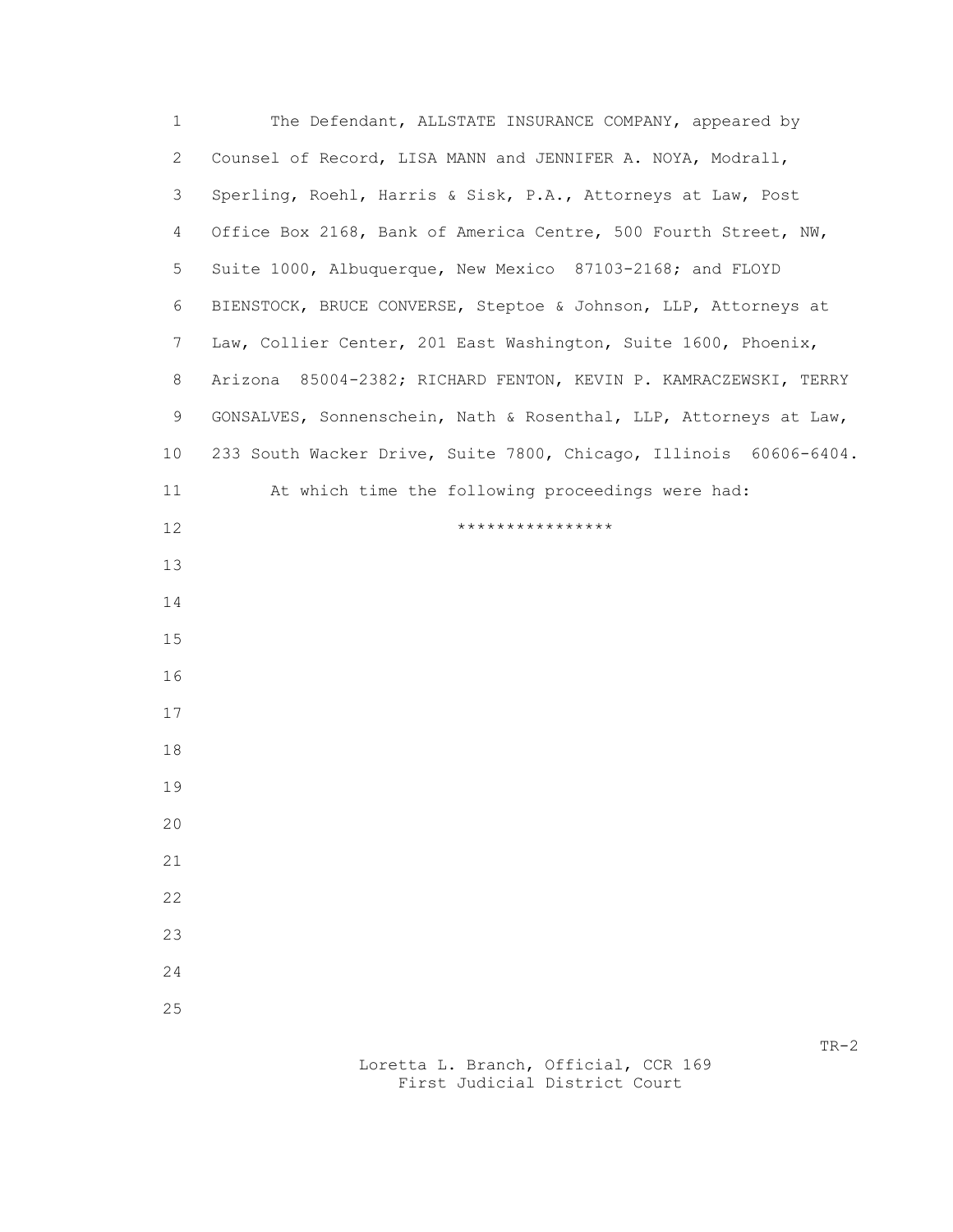| $\,1$            | I N D E X                                 |                |
|------------------|-------------------------------------------|----------------|
| $\mathbf{2}$     |                                           | Page           |
| $\mathfrak{Z}$   | (Excerpt of Proceedings.)                 |                |
| $\sqrt{4}$       |                                           |                |
| 5                | Court's Observations, Directions, Ruling: | $\overline{4}$ |
| $\epsilon$       |                                           |                |
| $\boldsymbol{7}$ | Court Reporter's Certificate:             | $\mathsf 9$    |
| $\,8\,$          |                                           |                |
| $\mathsf 9$      |                                           |                |
| $10$             |                                           |                |
| $11\,$           |                                           |                |
| 12               |                                           |                |
| 13               |                                           |                |
| 14               |                                           |                |
| 15               |                                           |                |
| 16               |                                           |                |
| $17$             |                                           |                |
| $1\,8$           |                                           |                |
| 19               |                                           |                |
| $20$             |                                           |                |
| 21               |                                           |                |
| 22               |                                           |                |
| 23<br>24         |                                           |                |
| 25               |                                           |                |
|                  |                                           |                |

 Loretta L. Branch, Official, CCR 169 First Judicial District Court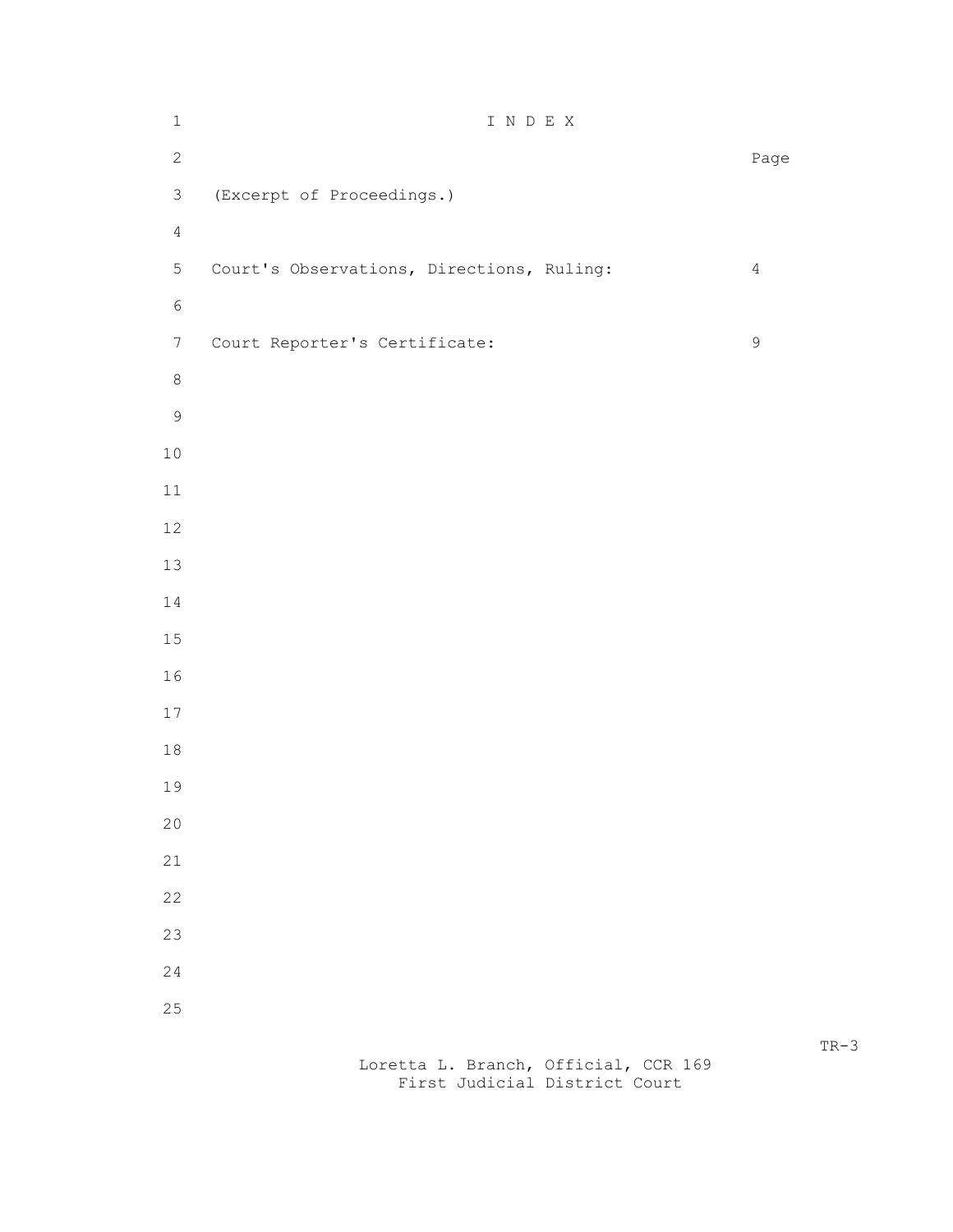1 (In Open Court November 13, 2009; 5:00 p.m.) 2 THE COURT: Court is now in session. We are here 3 this afternoon in the matter of Roxanne Martinez vs. Allstate 4 Insurance Company; Cause No. Santa Fe 04-963 CV. 5 MR. BERARDINELLI: Your Honor, David 6 Berardinelli, Mr. O'Friel, Mr. Vargas, Mr. Garcia, Mr. Zamora, for 7 the Plaintiffs. 8 THE COURT: Okay. 9 MS. MANN: And, Your Honor, Lisa Mann, Richard 10 Fenton, Floyd Bienstock. We are here with Bruce Converse, who has 11 previously been admitted in this case, from the firm of Steptoe 12 and Johnson. 13 THE COURT: Okay. 14 MS. MANN: And, also, Jennifer Noya, in back, and 15 Terry Gonsalves and Kevin Kamraczewski, the whole crew; as well as 16 our client representatives for Allstate, Your Honor. 17 18 (Excerpt of Court's Observations, Directions, Ruling:) 19 20 THE COURT: Good afternoon, and thank you, 21 counsel, and both parties for your presentations over the last 22 two-and-a-half weeks and, really, since 2004. First, let me go on 23 the record in Martinez vs. Allstate; Cause No. Santa Fe 04-963. 24 I'd like to commend counsel on your presentations to the 25 Court and your hard work in representing your clients. I  $TR-4$ 

> Loretta L. Branch, Official, CCR 169 First Judicial District Court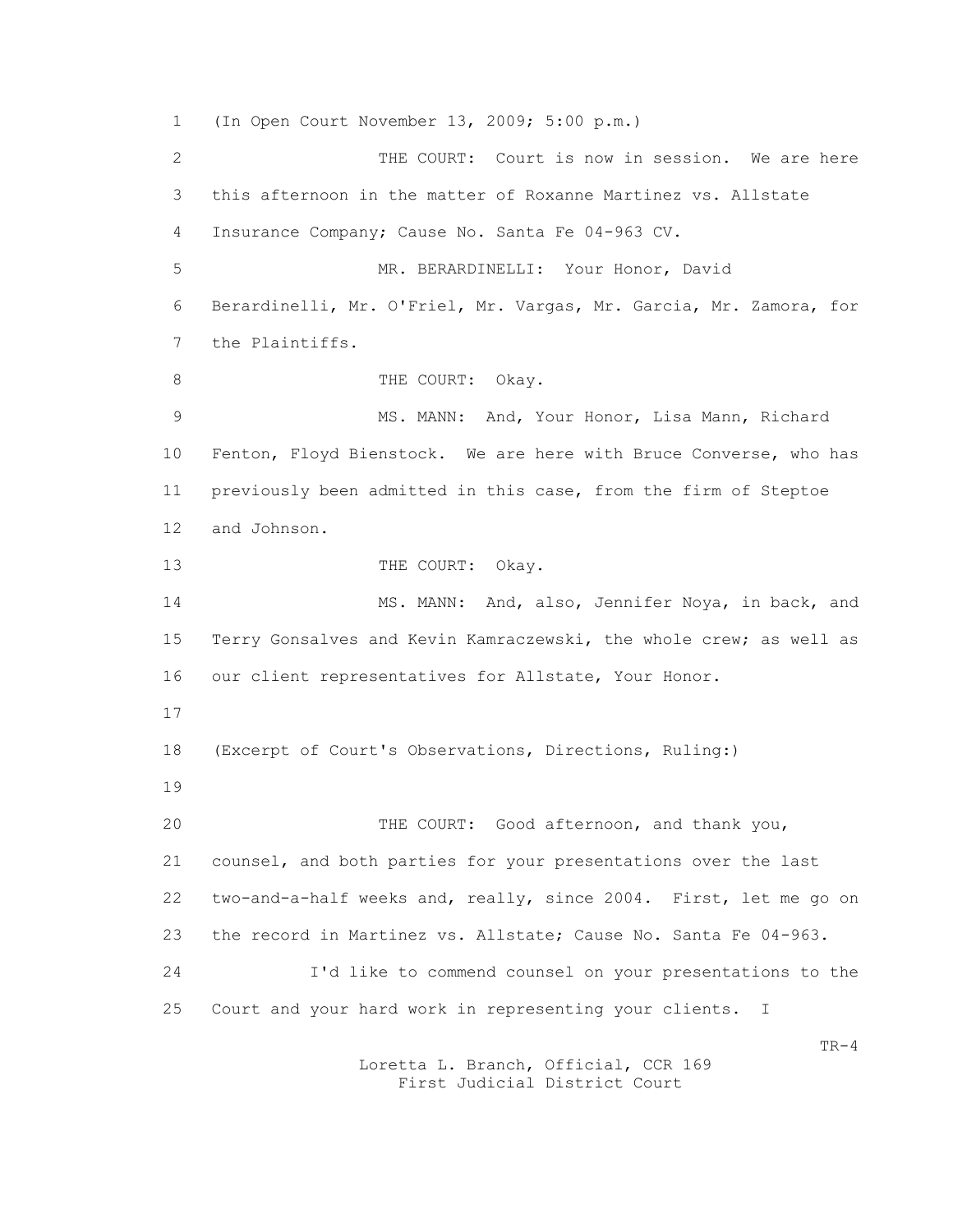1 appreciate your diligence, your attempt to keep everything 2 somewhat under control. As you can see, I think we have a lot of 3 exhibits that the Court needs to consider.

 4 Let me start by saying that I'm going to announce a 5 decision this afternoon on all the claims as to all the 6 Plaintiffs, and I'm going to ask the parties whether they want to 7 submit Findings of Fact or Conclusions of Law to the Court to 8 adopt, and I will give you a period of time in which to do that. 9 Findings and Conclusions are necessary, as you all know, for 10 purposes of appeal. And I imagine that following my decision, one 11 party or the other will likely appeal my decision. So let me know 12 whether you will be submitting Findings and Conclusions.

 13 My decision this afternoon, I know, is not complete, 14 but I think goes to the ultimate issues in this case. And, 15 certainly, the parties are always encouraged to try to discuss the 16 Court's proposed decision and, perhaps, maybe to reach a 17 compromise, if you can, before a final decision is entered. So 18 let me make my decision with respect to each of the claims.

 19 First of all, I find that there are three claims for 20 each Plaintiff. There is an allegation that Allstate violated 21 NMSA Section 59A-16-20E and Section 59A-16-20G of the Unfair 22 Claims Practices Act. And I believe that Mr. O'Friel referred to 23 the Hovet claim as under Section 59A-16-20E, that that was his 24 argument. I don't find that there's a separate cause of action 25 under Hovet but, rather, that Hovet supports a claim under

> Loretta L. Branch, Official, CCR 169 First Judicial District Court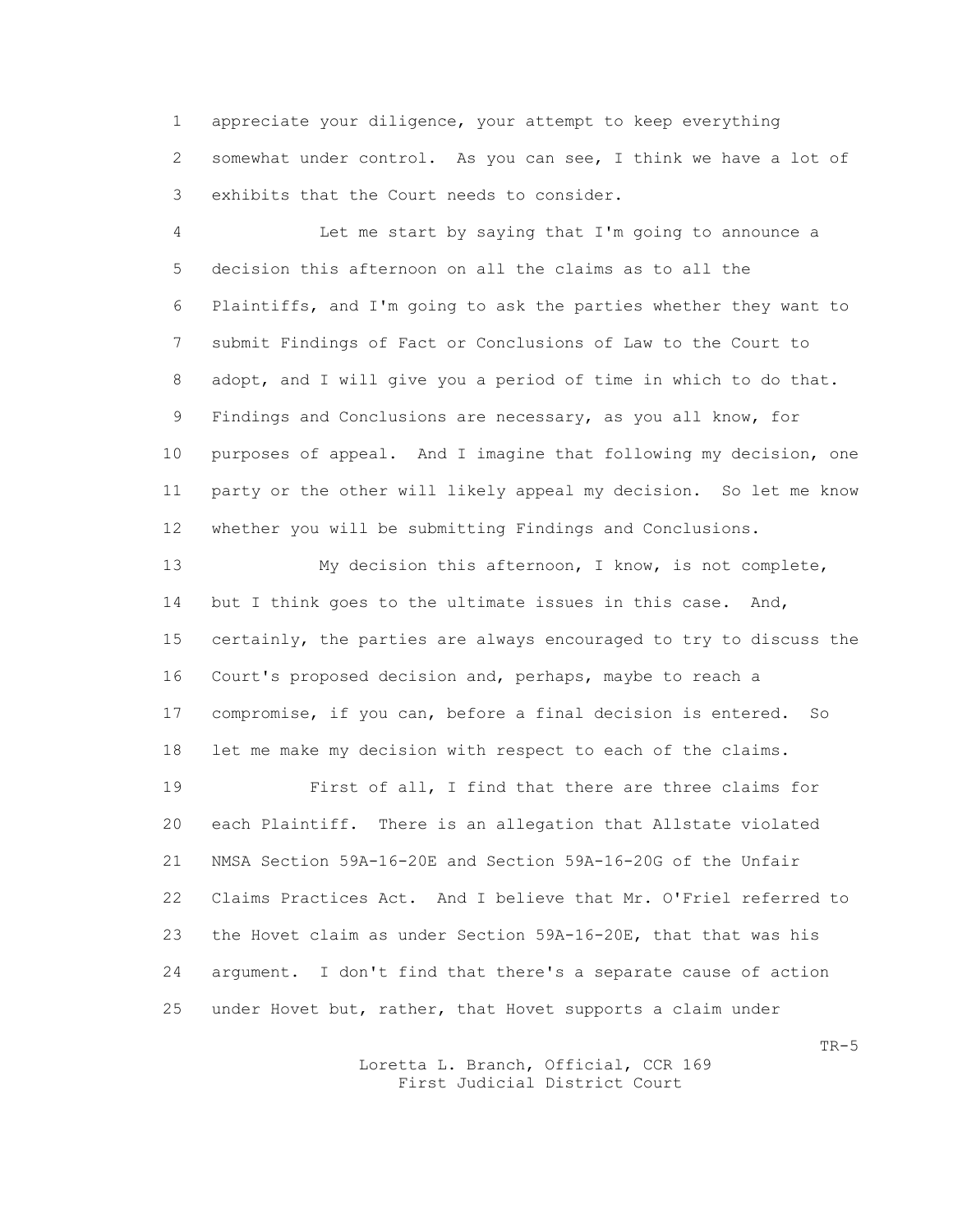1 59A-16-20E. I find the following, and I'll read my decision with 2 respect to all Plaintiffs, because it's consistent for all of 3 them.

 4 I find with respect to each of the Plaintiffs, Roxanne 5 Martinez, Charlie Jimenez, Adan Carriaga, and Christa Okon, I find 6 by a preponderance of the evidence that Allstate has violated 7 Section 59A-16-20E and G. It violated Section G by compelling 8 each of the Plaintiffs to litigate their insurance claims through 9 a jury trial to obtain final judgment, and to recover amounts due 10 under a policy by offering substantially less than the amounts 11 they ultimately recovered when they went through trial.

 12 I find that Allstate violated Section 59A-16E by not 13 attempting to effectuate a prompt, fair, and equitable settlement 14 of their claims in which liability had become reasonably clear.

 15 I find that each of the Plaintiffs suffered actual 16 damages as a result of Allstate's willful violations of Sections 17 59A-16-20E and G, and that each of the Plaintiffs are, therefore, 18 entitled to recover their actual damages under Section 59A-16-30.

 19 I find that each of the Plaintiffs' claims for damages 20 will be taken under advisement by me, and I did consider the 21 Plaintiffs' presentation this afternoon about what you claim the 22 actual damages are for those claims. I'd like to take some time 23 and think about that and determine, after considering the 24 evidence, what the actual damages are for each of the Plaintiffs 25 under their claims under the UCPA.

> Loretta L. Branch, Official, CCR 169 First Judicial District Court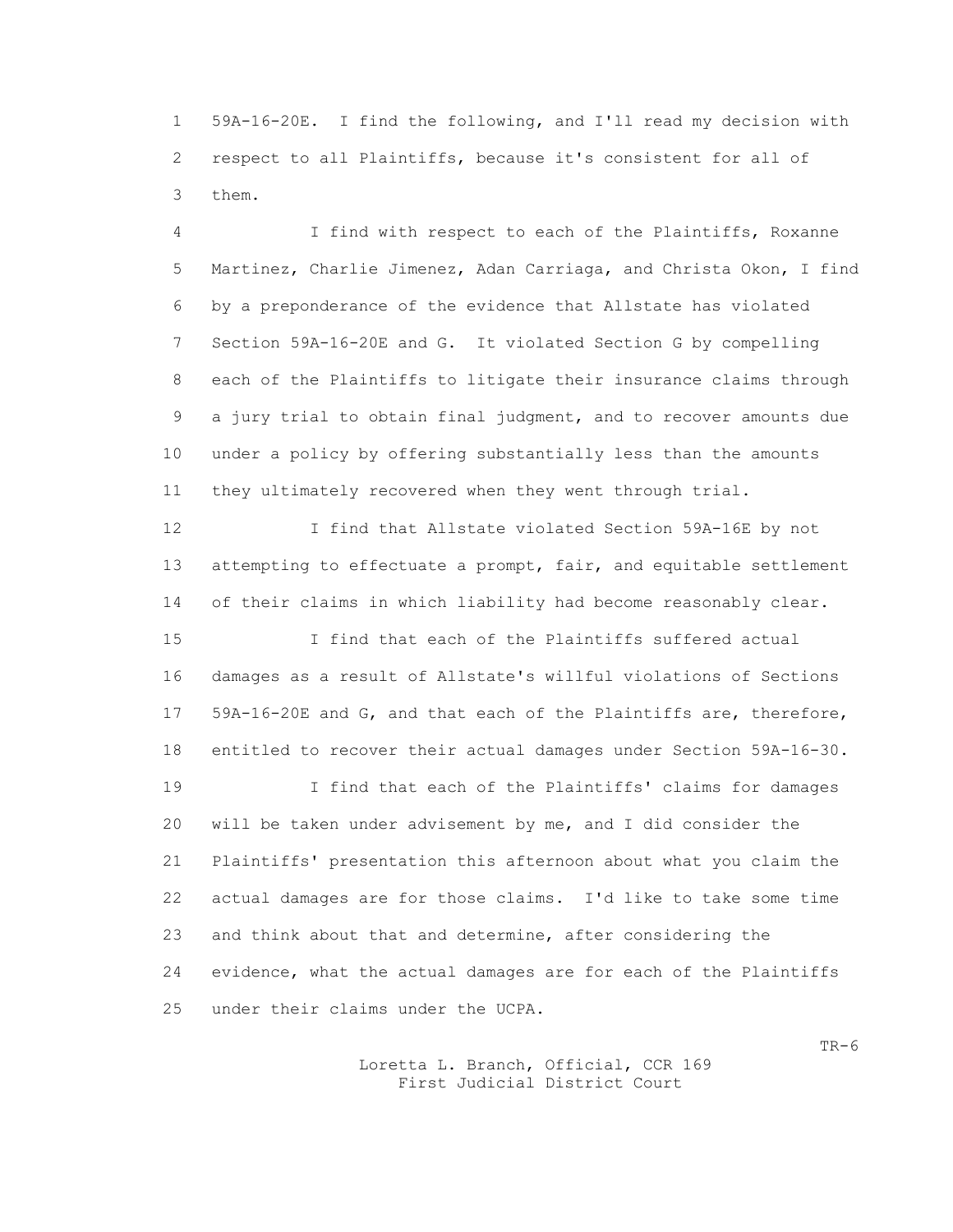1 I also find in favor of the Plaintiffs with respect to 2 malicious abuse of process. I find that Allstate has used the 3 judicial process in New Mexico and with these Plaintiffs, the jury 4 trial process and judicial proceedings, for each of the Plaintiffs 5 with the primary motive to accomplish an illegitimate purpose and 6 not intended by that process, and in a manner suggesting the 7 wrongful use of the jury trial system; an attempt to delay or 8 extort each of the Plaintiffs into accepting less than the full 9 value of their benefits under their policy, their MFRA policies, 10 providing coverage for their claims.

 11 I also find that each of the Plaintiffs are entitled 12 to compensatory damages for the Court's finding of malicious abuse 13 of process, and that the Court will take under advisement the 14 request and the evidence to support their compensatory damages 15 claim for that claim.

 16 And, finally, I will find Allstate Insurance Company's 17 acts in these cases as being wrongful conduct and supporting a 18 claim for punitive damages. The amount of which, again, I will 19 take under advisement. And that award of punitive damages will be 20 to deter Allstate from the commission of this practice in 21 New Mexico with others.

 22 Thank you counsel; thank you Plaintiffs; thank you 23 Defendants for your patience and good, hard litigation. Thank 24 you. We'll be in recess.

 25 Oh, with respect to the exhibits, I have most of the  $TR-7$  Loretta L. Branch, Official, CCR 169 First Judicial District Court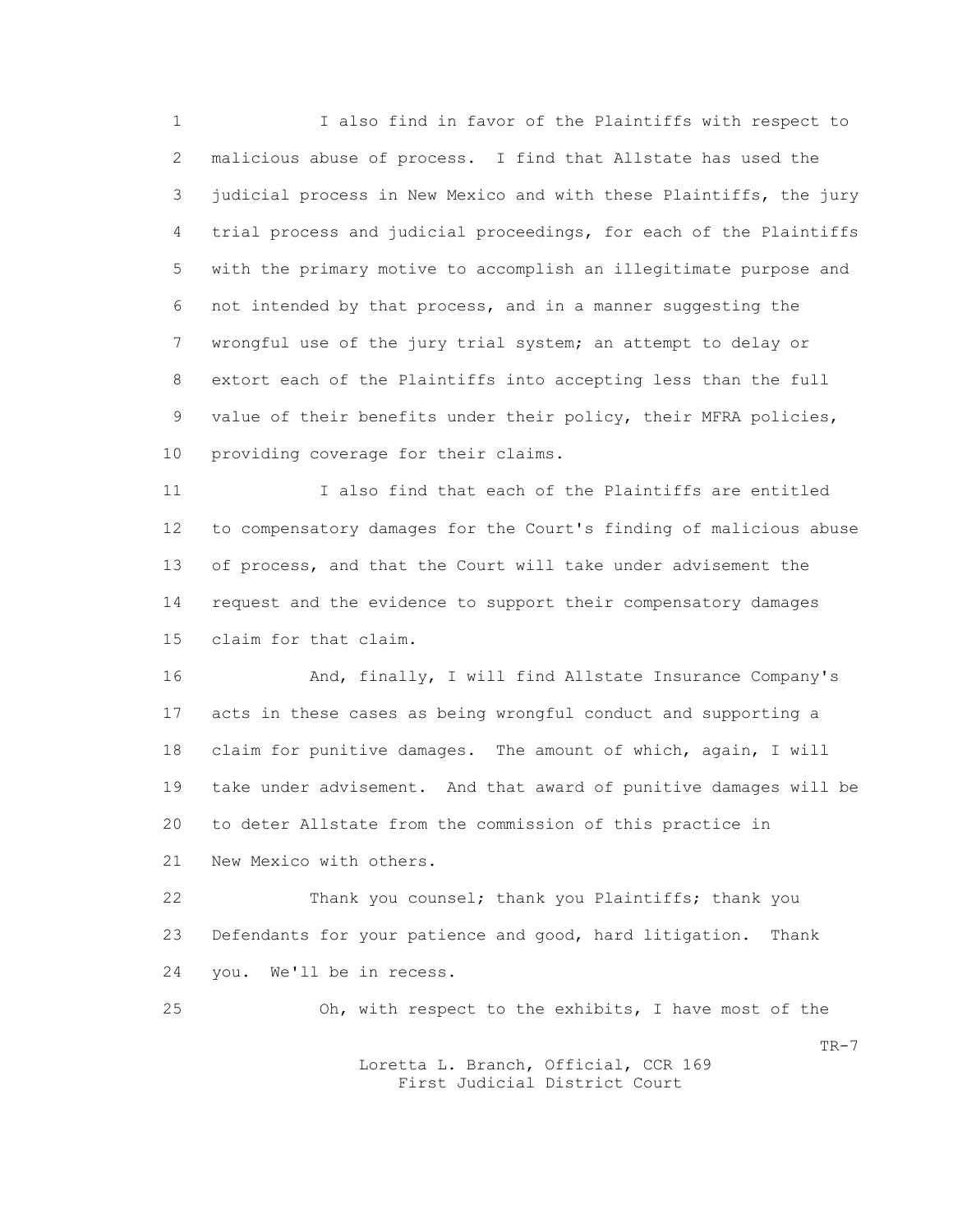1 exhibits, but what I was going to ask, counsel, if you would, if 2 you intend to submit -- let me give you a deadline for that. I'd 3 like Findings and Conclusions to be submitted to the Court within 4 thirty days. I will try to enter a decision on this case before 5 the end of the calendar year. 6 If you intend to appeal my decision and submit 7 Findings and Conclusions, then I will need all of the exhibits, 8 and I believe that there are some that I'm not sure I have. So I 9 may be calling on you to supply the Court with an original of the 10 exhibit that you offered in trial. Is that clear? 11 MR. BERARDINELLI: Yes, Judge. 12 MR. FENTON: Yes, Your Honor. 13 THE COURT: I'm sure I'll get what I need. Thank 14 you. We'll be in recess. 15 (Note: Court is adjourned: 5:09 p.m.) 16 17 (Excerpt of Court's Observations, Directions and Ruling 18 concludes.) 19 20 21 22 23 24 25  $TR-8$ 

> Loretta L. Branch, Official, CCR 169 First Judicial District Court